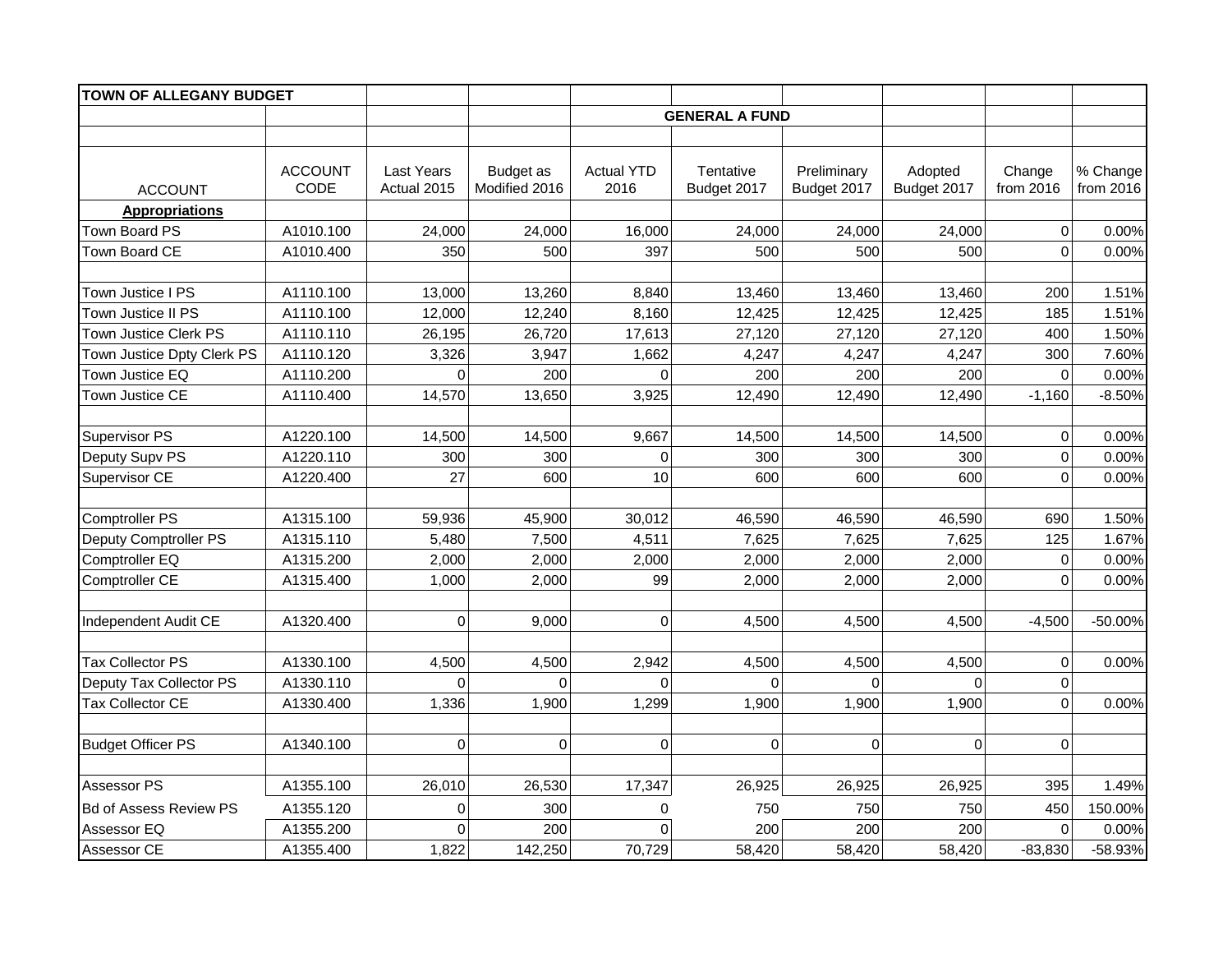| Town Clerk PS                | A1410.100  | 22,950   | 23,410 | 15,307      | 23,460   | 23,460   | 23,460   | 50             | 0.21%     |
|------------------------------|------------|----------|--------|-------------|----------|----------|----------|----------------|-----------|
| Deputy Town Clerk PS         | A1410.110  | 5,903    | 7,558  | 3,693       | 7,675    | 7,675    | 7,675    | 117            | 1.55%     |
| Town Clerk EQ                | A1410.200  | 755      | 790    | 790         | 790      | 790      | 790      | $\overline{0}$ | 0.00%     |
| Town Clerk CE                | A1410.400  | 129      | 400    | 400         | 400      | 400      | 400      | $\Omega$       | 0.00%     |
|                              |            |          |        |             |          |          |          |                |           |
| <b>Attorney PS</b>           | A1420.100  | 27,500   | 27,500 | 18,333      | 27,500   | 27,500   | 27,500   | $\Omega$       | 0.00%     |
| <b>Attorney CE</b>           | A1420.400  | 4,966    | 4,000  | 2,508       | 10,000   | 10,000   | 10,000   | 6,000          | 150.00%   |
| Engineer CE                  | A1440.400  | 4,004    | 10,000 | 2,325       | 14,000   | 14,000   | 14,000   | 4,000          | 40.00%    |
|                              |            |          |        |             |          |          |          |                |           |
| Town Hall Cleaner PS         | A1620.100  | 7,338    | 7,700  | 6,592       | 7,825    | 7,825    | 7,825    | 125            | 1.62%     |
| Town Hall EQ                 | A1620.200  | 5,486    | 2,000  | $\Omega$    | 2,000    | 2,000    | 2,000    | $\Omega$       | 0.00%     |
| Town Hall CE                 | A1620.400  | 12,592   | 48,250 | 25,154      | 48,250   | 48,250   | 48,250   | $\Omega$       | 0.00%     |
| Central Comm EQ              | A1650.200  | 800      | 1,000  | 0           | 1,000    | 1,000    | 1,000    | $\overline{0}$ | 0.00%     |
| Central Comm CE              | A1650.400  | 6,471    | 8,000  | 5,400       | 8,000    | 8,000    | 8,000    | $\Omega$       | 0.00%     |
| Printing & Mailing CE        | A1670.400  | 4,737    | 5,000  | $\Omega$    | 5,000    | 5,000    | 5,000    | $\Omega$       | 0.00%     |
| <b>Unclassified Expense</b>  | A.1989.400 | $\Omega$ | οl     | $\Omega$    | $\Omega$ | $\Omega$ | $\Omega$ | $\Omega$       |           |
|                              |            |          |        |             |          |          |          |                |           |
| Unallocated Insurance CE     | A1910.400  | 48,625   | 50,000 | 50,000      | 55,000   | 55,000   | 55,000   | 5,000          | 10.00%    |
| Municipal Assoc Dues CE      | A1920.400  | 1,100    | 1,100  | 1,100       | 1,100    | 1,100    | 1,100    | $\Omega$       | 0.00%     |
| Contingent Acct CE           | A1990.400  | 10,000   | 54,000 | 15,559      | 50,000   | 50,000   | 50,000   | $-4,000$       | $-7.41%$  |
|                              |            |          |        |             |          |          |          |                |           |
| <b>Traffic Control PS</b>    | A3310.100  | 3,184    | 3,240  | 2,188       | 3,290    | 3,290    | 3,290    | 50             | 1.54%     |
| <b>Traffic Control EQ</b>    | A3310.200  | 800      | 800    | 0           | 800      | 800      | 800      | $\Omega$       | 0.00%     |
| <b>Traffic Control CE</b>    | A3310.400  | 399      | 800    | 213         | 800      | 800      | 800      | $\Omega$       | 0.00%     |
| Dog Control PS               | A3510.100  | 5,000    | 5,250  | 3,500       | 5,330    | 5,330    | 5,330    | 80             | 1.52%     |
| Dog Control CE               | A3510.400  | 1,151    | 3,500  | 197         | 2,000    | 2,000    | 2,000    | $-1,500$       | -42.86%   |
|                              |            |          |        |             |          |          |          |                |           |
| <b>Public Health CE</b>      | A4050.400  | 2,900    | 11,000 | $\mathbf 0$ | 11,000   | 11,000   | 11,000   | $\Omega$       | 0.00%     |
|                              |            |          |        |             |          |          |          |                |           |
| Hwy Superintendent PS        | A5010.100  | 48,000   | 48,960 | 32,012      | 49,695   | 49,695   | 49,695   | 735            | 1.50%     |
| <b>Hwy Clerk PS</b>          | A5010.110  | 8,650    | 8,823  | 5,730       | 8,955    | 8,955    | 8,955    | 132            | 1.50%     |
| Hwy Superintendent EQ        | A5010.200  | 100      | 600    | 600         | 500      | 500      | 500      | $-100$         | $-16.67%$ |
| <b>Hwy Superintendent CE</b> | A5010.400  | 1,438    | 1,500  | 623         | 1,500    | 1,500    | 1,500    | $\Omega$       | 0.00%     |
|                              |            |          |        |             |          |          |          |                |           |
| Hwy Garage Cleaner PS        | A5132.100  | 5,412    | 5,988  | 3,316       | 6,075    | 6,075    | 6,075    | 87             | 1.45%     |
| Hwy Garage EQ                | A5132.200  | $\Omega$ | 250    | 250         | 250      | 250      | 250      | $\Omega$       | 0.00%     |
| Hwy Garage CE                | A5132.400  | 22,542   | 35,000 | 13,641      | 34,000   | 34,000   | 34,000   | $-1,000$       | $-2.86%$  |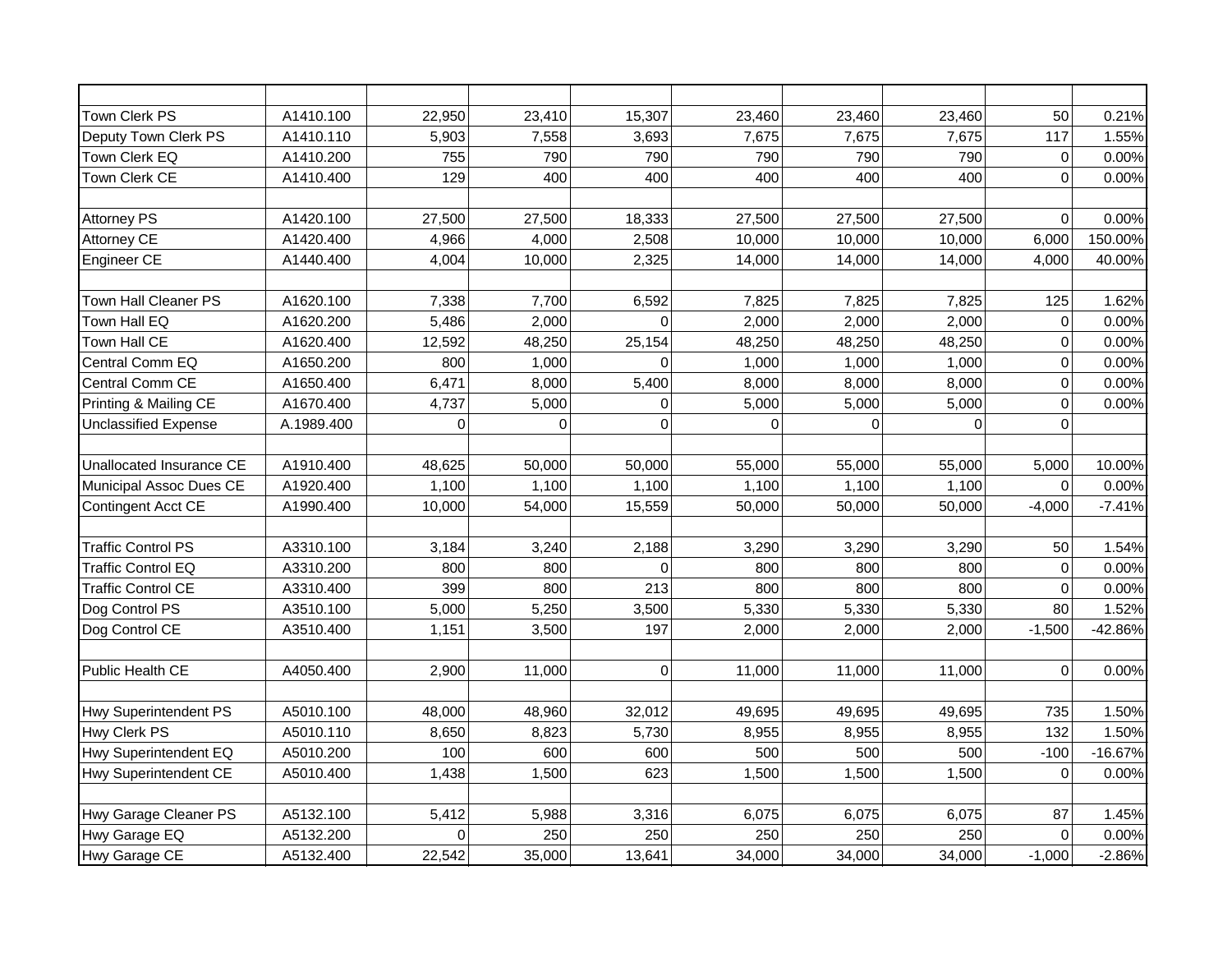| Street Lighting CE            | A5182.400 | 30,000   | 30,000   | 16,118 | 30,000   | 30,000   | 30,000   | $\Omega$     | 0.00%       |
|-------------------------------|-----------|----------|----------|--------|----------|----------|----------|--------------|-------------|
|                               |           |          |          |        |          |          |          |              |             |
| Empire Zone CE                | A6460.400 | 2,000    | 2,000    | 0      | $\Omega$ | $\cap$   | $\Omega$ | $-2,000$     | $-100.00\%$ |
| <b>Veterans CE</b>            | A6510.400 | 2,400    | 2,400    | 2,400  | 2,400    | 2,400    | 2,400    | $\Omega$     | 0.00%       |
|                               |           |          |          |        |          |          |          |              |             |
| Sr. Citizen Spv. PS           | A6772.110 | $\Omega$ | ΩI       | ი      | $\Omega$ | $\Omega$ |          | <sup>n</sup> |             |
| Sr. Citizen Spv. CE           | A6772.400 | 13,409   | 17,000   | 11,032 | 15,500   | 15,500   | 15,500   | $-1,500$     | $-8.82%$    |
|                               |           |          |          |        |          |          |          |              |             |
| <b>Parks Director PS</b>      | A7110.100 | 2,000    | 2,040    | 1,334  | 2,040    | 2,040    | 2,040    | $\Omega$     | 0.00%       |
| Parks Lawn Mower PS           | A7110.120 | 2,237    | 3,060    | 1,892  | 3,500    | 3,500    | 3,500    | 440          | 14.38%      |
| Parks Groundskeeper PS        | A7110.130 | 2,295    | 2,340    | 2,055  | 2,500    | 2,500    | 2,500    | 160          | 6.84%       |
| Parks Maintenance PS          | A7110.140 | 5,000    | 5,000    | 4,793  | 5,500    | 5,500    | 5,500    | 500          | 10.00%      |
| Parks EQ                      | A7110.200 | 4,456    | 7,000    | 3,200  | 21,000   | 21,000   | 21,000   | 14,000       | 200.00%     |
| Parks CE                      | A7110.400 | 9,973    | 15,000   | 4,279  | 15,000   | 15,000   | 15,000   | 0            | 0.00%       |
| Spec Rec Fac(Trail) PS        | A7150.100 | 342      | 1,200    | 1,196  | 1,200    | 1,200    | 1,200    | $\Omega$     | 0.00%       |
| Spec Rec Fac(Gym) PS          | A7150.110 | 1,540    | 2,600    | 388    | 2,500    | 2,500    | 2,500    | $-100$       | $-3.85%$    |
| Spec Rec-Trail CE             | A7150.400 | $-873$   | 700      |        | 700      | 700      | 700      | O            | 0.00%       |
| Spec Rec-Old Gym CE           | A7150.410 | 0        | 500      | 0      | 500      | 500      | 500      | 0            | 0.00%       |
|                               |           |          |          |        |          |          |          |              |             |
| <b>Recreation Director PS</b> | A7310.100 | 33,000   | 33,660   | 22,008 | 34,165   | 34,165   | 34,165   | 505          | 1.50%       |
| <b>Recreation Clerk PS</b>    | A7310.110 |          | $\Omega$ |        | O        |          |          | ∩            |             |
| <b>Recreation Supv PS</b>     | A7310.120 | 25,886   | 29,580   | 30,059 | 36,000   | 36,000   | 36,000   | 6,420        | 21.70%      |
| <b>Recreation CE</b>          | A7310.400 | 34,035   | 39,880   | 25,352 | 40,045   | 40,045   | 40,045   | 165          | 0.41%       |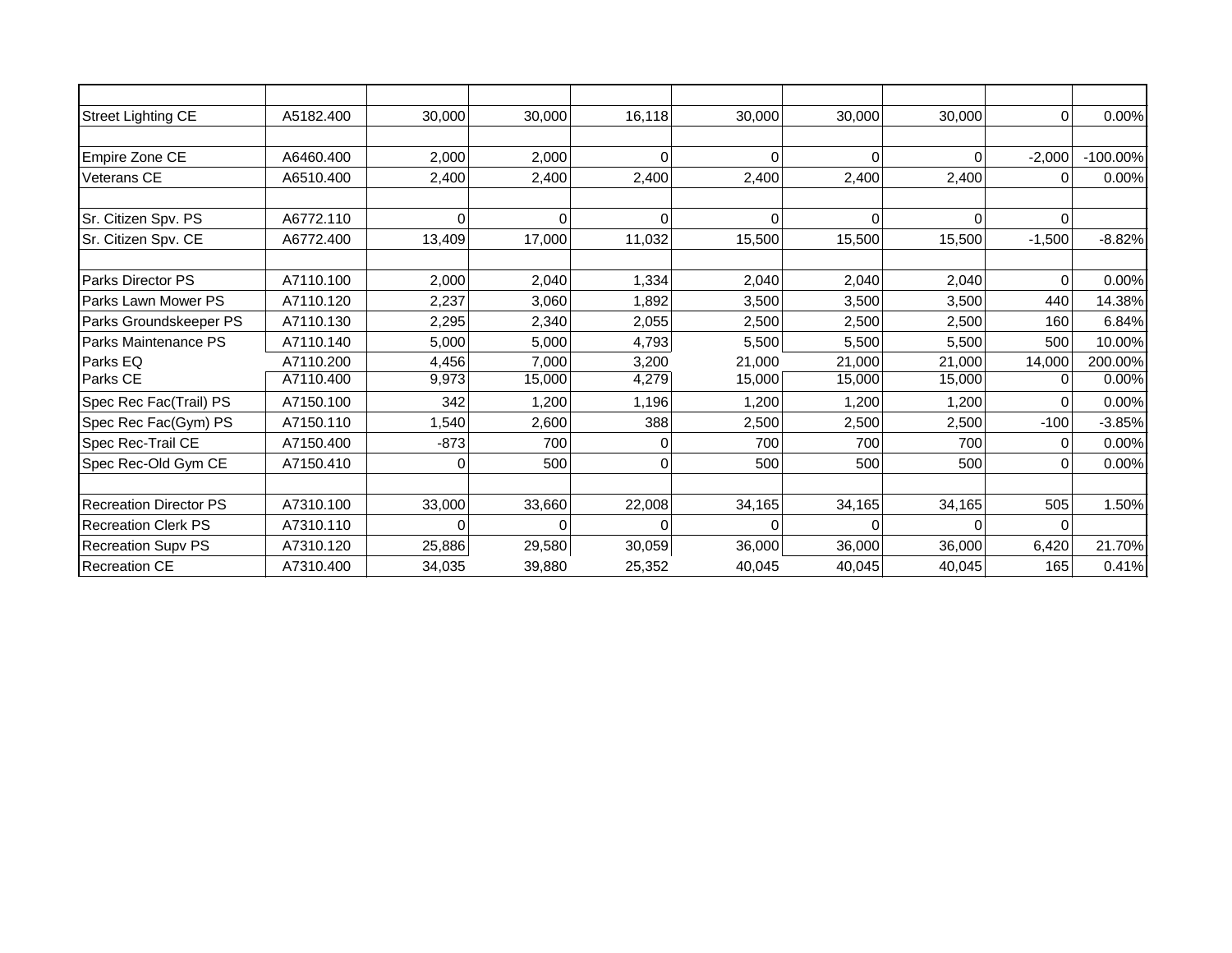| <b>Adult Rec PS</b>                    | A7620.100 | 2,190     | 4,200     | 391            | 500        | 500       | 500          | $-3,700$  | $-88.10%$  |
|----------------------------------------|-----------|-----------|-----------|----------------|------------|-----------|--------------|-----------|------------|
| Adult Rec CE                           | A7620.400 | 457       | 2,000     | 258            | 500        | 500       | 500          | $-1,500$  | $-75.00\%$ |
|                                        |           |           |           |                |            |           |              |           |            |
| <b>Cemetery PS</b>                     | A8810.10  | 45,737    | 61,291    | 47,701         | 68,669     | 68,669    | 68,669       | 7,378     | 12.04%     |
| Cemetery EQ                            | A8810.20  | 3,784     |           | U              |            | O         | <sup>n</sup> |           |            |
| Cemetery CE                            | A8810.40  | 7,770     | 8,500     | 7,015          | 9,000      | 9,000     | 9,000        | 500       | 5.88%      |
| <b>NYS Retirement</b>                  | A9010.800 | 42,201    | 37,930    | 0              | 37,300     | 37,300    | 37,300       | $-630$    | $-1.66%$   |
| <b>Social Security</b>                 | A9030.800 | 28,251    | 28,800    | 19,917         | 29,100     | 29,900    | 29,900       | 1,100     | 3.82%      |
| Medicare                               | A9035.800 | 6,607     | 6,750     | 4,658          | 6,800      | 7,000     | 7,000        | 250       | 3.70%      |
| Worker's Comp Ins                      | A9040.800 | 24,816    | 26,400    | 17,100         | 26,400     | 26,400    | 26,400       |           | 0.00%      |
| <b>Health Insurance</b>                | A9060.800 | 82,777    | 95,900    | 64,787         | 105,000    | 105,000   | 105,000      | 9,100     | 9.49%      |
| Unemployment Ins                       | A9050.800 | 6,000     | 6,000     | 6,000          | 6,000      | 6,000     | 6,000        |           | 0.00%      |
| Serial Bond Principal                  | A9710.600 | 3,600     |           | 0              | C          | 0         | 0            |           |            |
| Serial Bond Interest                   | A9710.700 | 125       | U         | 0              | $\sqrt{ }$ | $\Omega$  | 0            |           |            |
| <b>B A N Principal</b>                 | A9730.600 | 64,924    | 2,800     | 2,800          | 2,800      | 2,800     | 2,800        |           | 0.00%      |
| <b>B A N Interest</b>                  | A9730.700 | 1,100     | 95        | 94             | 760        | 760       | 760          | 665       | 700.00%    |
|                                        |           |           |           |                |            |           |              |           |            |
| <b>Trsfr to Other Funds</b>            | A9901.900 | ∩         | $\Omega$  | $\Omega$       | $\Omega$   | $\Omega$  | $\Omega$     | $\Omega$  |            |
| <b>Trsfr to Capital Reserve</b>        | A9950.900 | 43,500    | 36,000    | $\overline{0}$ | 37,000     | 37,000    | 37,000       | 1,000     | 2.78%      |
| <b>TOTALS:</b><br><b>Appropriation</b> |           | 1,005,560 | 1,240,242 | 701,471        | 1,195,026  | 1,196,026 | 1,196,026    | $-44,216$ | $-3.57%$   |
|                                        |           |           |           |                |            |           |              |           |            |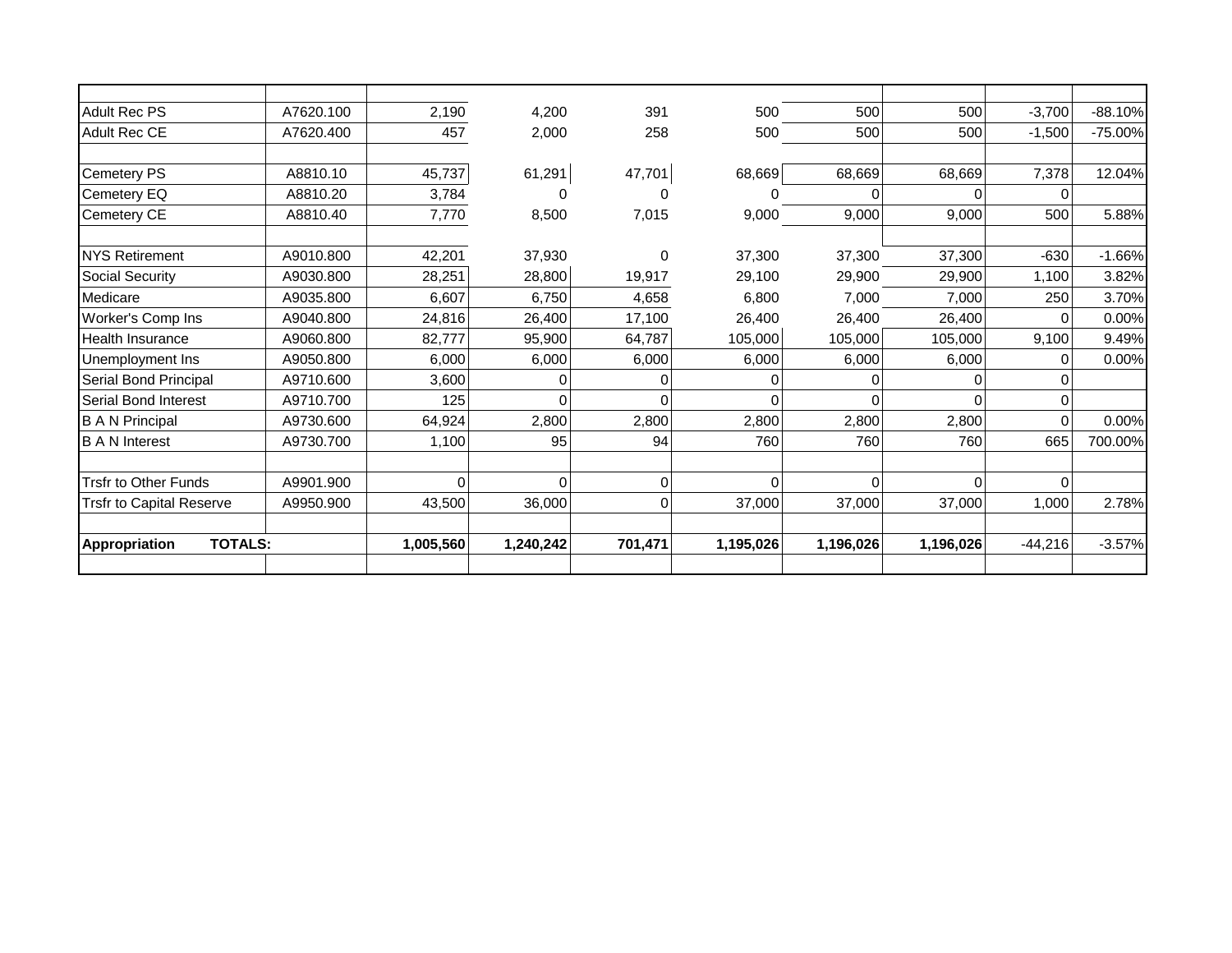| <b>Revenues</b>                  |       |           |           |          |          |                |          |            |             |
|----------------------------------|-------|-----------|-----------|----------|----------|----------------|----------|------------|-------------|
|                                  |       |           |           |          |          |                |          |            |             |
| <b>Real Property Tax</b>         | A1001 | 683,428   | 712,875   | 712,875  | $\Omega$ |                |          | $-712,875$ | $-100.00\%$ |
| <b>Special Assessment</b>        | A1030 | 3,889     | 4,000     | 3,084    | 3,500    | 3,500          | 3,500    | $-500$     | $-12.50%$   |
| <b>PILOT</b>                     | A1081 | 9,915     | ∩         | 662      | 650      | 10,000         | 10,000   | 10,000     |             |
| Int & Penalties on RPT           | A1090 | 9,770     | 10,000    | 10,255   | 10,500   | 10,500         | 10,500   | 500        | 5.00%       |
| <b>Franchise Fees</b>            | A1170 | 49,673    | 50,000    | 35,693   | 50,000   | 50,000         | 50,000   | $\Omega$   | 0.00%       |
| <b>Clerk Fees</b>                | A1255 | 714       | 1,000     | 301      | 1,000    | 1,000          | 1,000    | $\Omega$   | 0.00%       |
| Park & Rec Charges               | A2001 | 3,628     | 8,000     | 3,021    | 7,300    | 7,300          | 7,300    | $-700$     | $-8.75%$    |
| Spec Rec Facilities Charge       | A2025 | 6,035     | 5,000     | 5,410    | 6,500    | 6,500          | 6,500    | 1,500      | 30.00%      |
| Sale of Cemetery Lots            | A2190 | 10,200    | 18,000    | 8,500    | 14,000   | 14,000         | 14,000   | $-4,000$   | $-22.22%$   |
| <b>Charges for Cemetery Serv</b> | A2192 | 26,220    | 40,000    | 30,055   | 37,500   | 37,500         | 37,500   | $-2,500$   | $-6.25%$    |
| Interest & Earnings              | A2401 | 233       | 100       | 91       | 100      | 100            | 100      | $\Omega$   | 0.00%       |
| Interest on Cemetery CD          | A2402 | 154       | 200       | 109      | 200      | 200            | 200      | $\Omega$   | 0.00%       |
| <b>Games of Chance Licenses</b>  | A2530 | 20        | $\Omega$  | $\Omega$ | $\Omega$ | 0              | $\Omega$ | $\Omega$   |             |
| <b>Bingo Licenses</b>            | A2540 | $\Omega$  | ∩         |          | $\Omega$ | $\Omega$       |          | $\Omega$   |             |
| Dog Licenses                     | A2544 | 4,674     | 5,500     | 2,520    | 5,000    | 5,000          | 5,000    | $-500$     | $-9.09%$    |
| Peddler's Permit                 | A2590 | $\Omega$  |           | 500      | $\Omega$ | $\Omega$       |          | $\Omega$   |             |
| Fines & Forfeited Bail           | A2610 | 67,752    | 75,000    | 24,464   | 70,000   | 70,000         | 70,000   | $-5,000$   | $-6.67%$    |
| Sale of Scrap                    | A2650 | 0         |           | 43       | $\Omega$ | U              |          | O          |             |
| <b>Minor Sales</b>               | A2655 | 1,280     | 750       | 786      | 1,000    | 1,000          | 1,000    | 250        | 33.33%      |
| Refund of Prior Yrs Expend       | A2701 | $\Omega$  | $\Omega$  | $\Omega$ | $\Omega$ | $\Omega$       | $\Omega$ | $\Omega$   |             |
| <b>Gifts &amp; Donations</b>     | A2705 | 946       | O         | 856      | 750      | 750            | 750      | 750        |             |
| <b>Unclassified Revenue</b>      | A2770 | $\Omega$  | $\Omega$  | 0        | $\Omega$ | $\overline{0}$ | $\Omega$ | $\Omega$   |             |
| <b>State Revenue Sharing</b>     | A3001 | 77,717    | 77,717    | $\Omega$ | 77,717   | 77,717         | 77,717   | $\Omega$   | 0.00%       |
| Mortgage Tax                     | A3005 | 59,990    | 50,000    | 38,691   | 58,000   | 58,000         | 58,000   | 8,000      | 16.00%      |
| Real Prop Tax (STAR)             | A3040 | $\Omega$  | $\Omega$  | $\Omega$ | $\Omega$ | $\Omega$       | $\Omega$ | $\Omega$   |             |
| Assessment Aid                   | A3089 | $\Omega$  | $\Omega$  | $\Omega$ | $\Omega$ | $\Omega$       |          | $\Omega$   |             |
| <b>Recreation Reimbursement</b>  | A3820 | 2,100     | 2,100     | $\Omega$ | 2,100    | 2,100          | 2,100    | $\Omega$   | 0.00%       |
| Other Home & Comm Serv           | A3989 | $\Omega$  | $\Omega$  | 0        | $\Omega$ | 0              | $\Omega$ | $\Omega$   |             |
| <b>Interfund Transfers</b>       | A5031 | $\Omega$  | $\Omega$  | $\Omega$ | $\Omega$ | $\Omega$       | $\Omega$ | $\Omega$   |             |
|                                  |       |           |           |          |          |                |          |            |             |
| <b>TOTALS:</b>                   |       |           |           |          |          |                |          |            |             |
| Revenue                          |       | 1,018,338 | 1,060,242 | 877,916  | 345,817  | 355,167        | 355,167  | $-705,075$ | $-66.50%$   |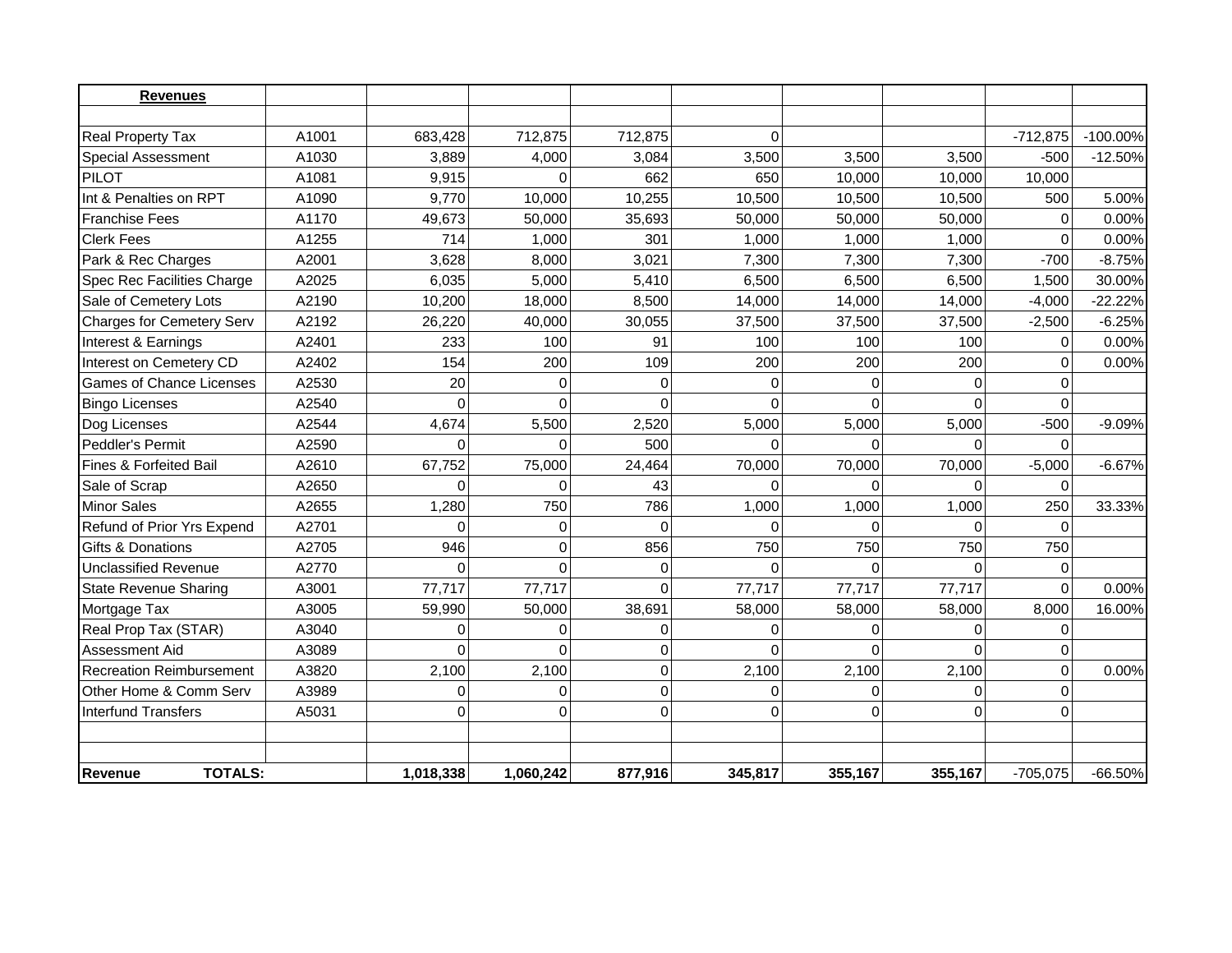| <b>ACCOUNT</b>                  | <b>ACCOUNT</b><br>CODE | Last Years<br>Actual 2015 | Budget as<br>Modified 2016 | <b>Actual YTD</b><br>2016 | Tentative<br>Budget 2017 | Preliminary<br>Budget 2017 | Adopted<br>Budget 2017 | Change<br>from 2016 | % Change<br>from 2016 |
|---------------------------------|------------------------|---------------------------|----------------------------|---------------------------|--------------------------|----------------------------|------------------------|---------------------|-----------------------|
| <b>Appropriations</b>           |                        |                           |                            |                           |                          |                            |                        |                     |                       |
|                                 |                        |                           |                            |                           |                          |                            |                        |                     |                       |
| Contingent Acct. CE             | B1990.400              | 7,044                     | 10,000                     | 0                         | 10,000                   | 10,000                     | 10,000                 | $\mathbf 0$         | 0.00%                 |
|                                 |                        |                           |                            |                           |                          |                            |                        |                     |                       |
| Police CE                       | B3120.400              | 15,195                    | 20,000                     | 6,450                     | 11,000                   | 11,000                     | 11,000                 | $-9,000$            | -45.00%               |
|                                 |                        |                           |                            |                           |                          |                            |                        |                     |                       |
| Registrar of Vital Stat PS      | B4020.100              | 2,040                     | 2,040                      | 1,334                     | 2,040                    | 2,040                      | 2,040                  | $\pmb{0}$           | 0.00%                 |
| Registrar of Vital Stat CE      | B4020.400              | $\mathbf 0$               | $\Omega$                   | $\mathbf 0$               | 0                        | $\mathbf 0$                | $\Omega$               | $\Omega$            |                       |
|                                 |                        |                           |                            |                           |                          |                            |                        |                     |                       |
| <b>Library CE</b>               | B7410.400              | 35,350                    | 35,610                     | 35,350                    | 36,900                   | 36,900                     | 36,900                 | 1,290               | 3.62%                 |
|                                 |                        |                           |                            |                           |                          |                            |                        |                     |                       |
| Zoning Officer PS               | B8010.100              | 46,486                    | 48,070                     | 31,430                    | 48,790                   | 48,790                     | 48,790                 | 720                 | 1.50%                 |
| Zoning Clerk PS                 | B8010.110              | 10,310                    | 16,600                     | 9,687                     | 14,250                   | 14,250                     | 14,250                 | $-2,350$            | $-14.16%$             |
| <b>ZBA Secretary PS</b>         | B8010.120              | 416                       | 640                        | 80                        | 640                      | 640                        | 640                    | $\mathbf 0$         | 0.00%                 |
| <b>ZBA PS</b>                   | B8010.130              | 2,340                     | 3,440                      | $\Omega$                  | 3,440                    | 3,440                      | 3,440                  | $\Omega$            | 0.00%                 |
| Zoning EQ                       | B8010.200              | 56                        | 600                        | 600                       | 800                      | 800                        | 800                    | 200                 | 33.33%                |
| Zoning CE                       | B8010.400              | 6,410                     | 8,400                      | 5,402                     | 9,500                    | 9,500                      | 9,500                  | 1,100               | 13.10%                |
|                                 |                        |                           |                            |                           |                          |                            |                        |                     |                       |
| Planning Board PS               | B8020.100              | 4,870                     | 7,740                      | $\Omega$                  | 7,740                    | 7,740                      | 7,740                  | $\mathbf 0$         | 0.00%                 |
| Planning Board Secty PS         | B8020.110              | 1,076                     | 1,440                      | 560                       | 1,440                    | 1,440                      | 1,440                  | $\Omega$            | 0.00%                 |
| Planning Board CE               | B8020.400              | 16,302                    | 7,000                      | 1,088                     | 7,000                    | 7,000                      | 7,000                  | $\Omega$            | 0.00%                 |
|                                 |                        |                           |                            |                           |                          |                            |                        |                     |                       |
| <b>NYS Retirement</b>           | B9010.800              | 8,690                     | 7,800                      | $\Omega$                  | 7,600                    | 7,600                      | 7,600                  | $-200$              | $-2.56%$              |
| Social Security                 | B9030.800              | 4,305                     | 5,000                      | 2,672                     | 4,850                    | 4,900                      | 4,900                  | $-100$              | $-2.00%$              |
| Medicare                        | B9035.800              | 1,007                     | 1,200                      | 625                       | 1,150                    | 1,175                      | 1,175                  | $-25$               | $-2.08%$              |
| Worker's Comp Ins               | B9040.800              | 2,920                     | 3,000                      | 2,280                     | 3,000                    | 3,000                      | 3,000                  | $\mathbf 0$         | 0.00%                 |
| <b>Disability Insurance</b>     | B9055.800              | 67                        | 75                         | 67                        | 75                       | 75                         | 75                     | $\Omega$            | 0.00%                 |
| Health Insurance                | B9060.800              | 18,500                    | 19,700                     | 10,660                    | 21,000                   | 21,000                     | 21,000                 | 1,300               | 6.60%                 |
| Unemployment Ins                | B9050.800              | 1,000                     | 1,000                      | $\Omega$                  | 1,000                    | 1,000                      | 1,000                  | $\Omega$            | 0.00%                 |
|                                 |                        |                           |                            |                           |                          |                            |                        |                     |                       |
| <b>TOTALS:</b><br>Appropriation |                        | 184,385                   | 199,355                    | 108,284                   | 192,215                  | 192,290                    | 192,290                | $-7,065$            | $-3.54%$              |
|                                 |                        |                           |                            |                           |                          |                            |                        |                     |                       |
| <b>Revenues</b>                 |                        |                           |                            |                           |                          |                            |                        |                     |                       |
|                                 |                        |                           |                            |                           |                          |                            |                        |                     |                       |
| Non-Property Tax (Sales Tax     | B1120                  | 172,675                   | 175,315                    | 60,000                    | 153,915                  | 141,990                    | 141,990                | $-33,325$           | $-19.01%$             |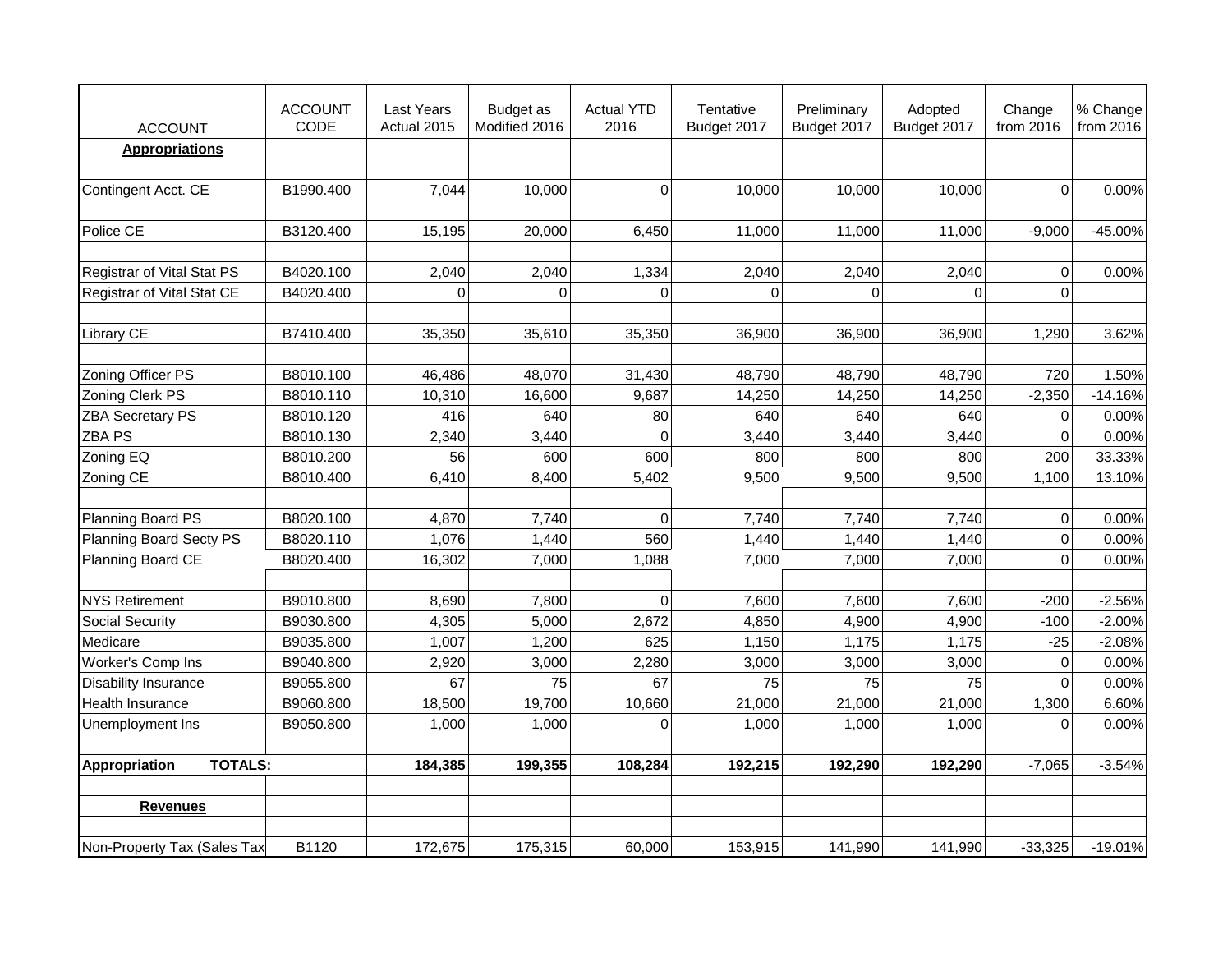| <b>Health Fees</b>                | B <sub>1601</sub> | 2.818   | .040    | 980    | ا300. ا | 1,300   | 1.300   | 260       | 25.00%     |
|-----------------------------------|-------------------|---------|---------|--------|---------|---------|---------|-----------|------------|
| <b>Zoning Fees</b>                | B2110             | 3.939   | 3,000   | 2.115  | 3.000   | 3,000   | 3.000   |           | 0.00%      |
| Interest & Earnings               | B2401             |         |         |        |         |         |         |           |            |
| <b>Building Fees</b>              | B2590             | 27.735  | 20,000  | 16.407 | 21,000  | 21,000  | 21,000  | 1,000     | $5.00\%$   |
| Refund of Prior Yr Expense        | B2701             |         |         |        |         |         |         |           |            |
|                                   |                   |         |         |        |         |         |         |           |            |
| <b>TOTALS:</b><br><b>IRevenue</b> |                   | 207,167 | 199.355 | 79,502 | 179.215 | 167.290 | 167.290 | $-32,065$ | $-16.08\%$ |
|                                   |                   |         |         |        |         |         |         |           |            |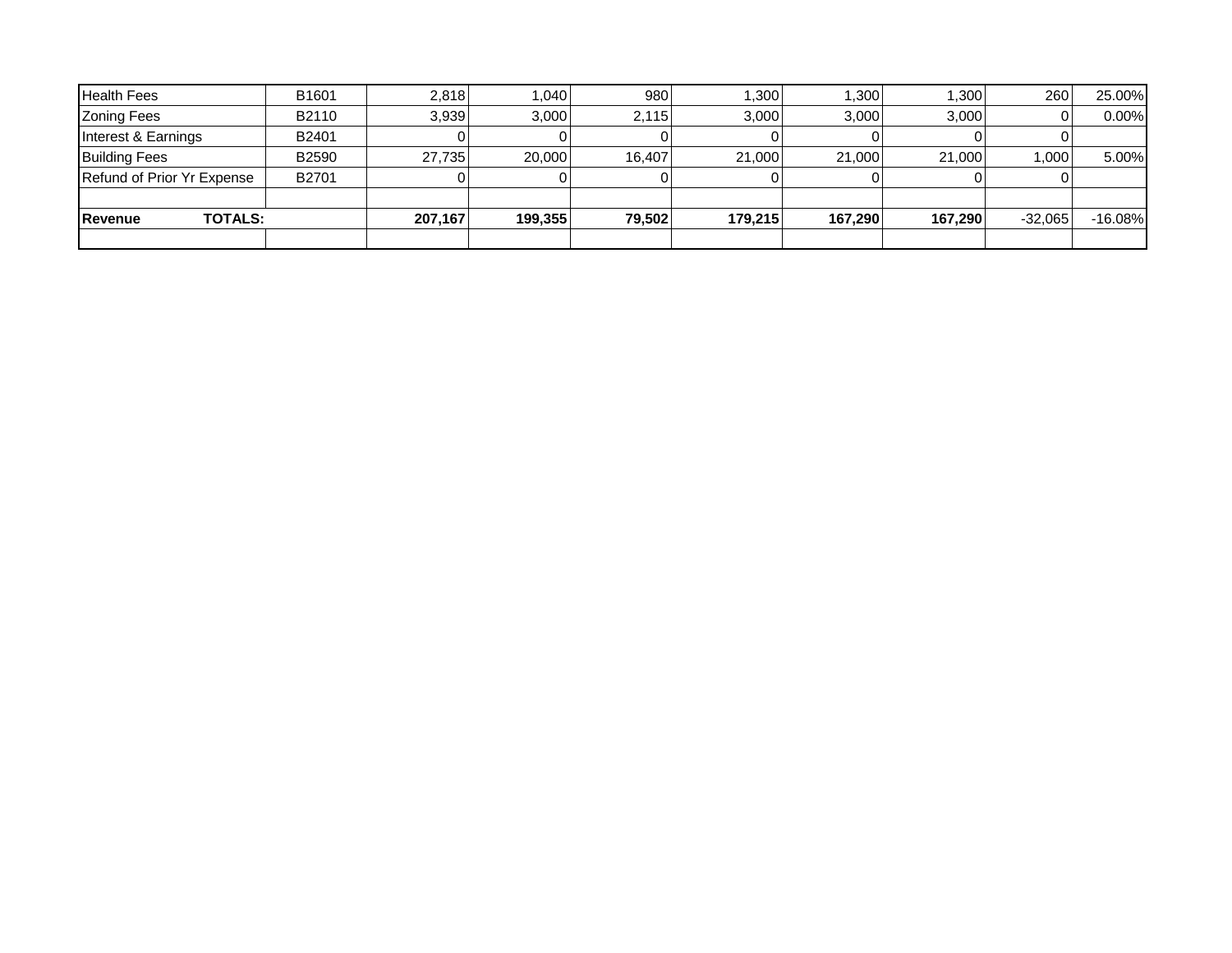| <b>ACCOUNT</b>                   | <b>ACCOUNT</b><br>CODE | Last Years<br>Actual 2015 | Budget as<br>Modified 2016 | <b>Actual YTD</b><br>2016 | Tentative<br>Budget 2017 | Preliminary<br>Budget 2017 | Adopted<br>Budget 2017 | Change<br>from 2016 | % Change<br>from 2016 |
|----------------------------------|------------------------|---------------------------|----------------------------|---------------------------|--------------------------|----------------------------|------------------------|---------------------|-----------------------|
| <b>Appropriations</b>            |                        |                           |                            |                           |                          |                            |                        |                     |                       |
|                                  |                        |                           |                            |                           |                          |                            |                        |                     |                       |
| <b>Bridges PS</b>                | DA5120.100             | 0                         | $\Omega$                   | 0                         | 0                        | 0                          | $\Omega$               | $\Omega$            |                       |
| <b>Bridges CE</b>                | DA5120.400             | $\mathbf 0$               | $\mathbf 0$                | $\mathbf 0$               | $\mathbf 0$              | 0                          | $\Omega$               | $\mathbf 0$         |                       |
|                                  |                        |                           |                            |                           |                          |                            |                        |                     |                       |
| <b>Machinery PS</b>              | DA5130.100             | 81,237                    | 84,050                     | 65,373                    | 83,000                   | 83,000                     | 83,000                 | $-1,050$            | $-1.25%$              |
| Machinery EQ                     | DA5130.200             | 54,985                    | 31,000                     | $-142,023$                | 120,000                  | 120,000                    | 120,000                | 89,000              | 287.10%               |
| Machinery CE                     | DA5130.400             | 65,587                    | 75,000                     | 53,785                    | 75,000                   | 75,000                     | 75,000                 | $\overline{0}$      | 0.00%                 |
|                                  |                        |                           |                            |                           |                          |                            |                        |                     |                       |
| <b>Brush PS</b>                  | DA5140.100             | 5,522                     | 7,000                      | 2,300                     | 6,500                    | 6,500                      | 6,500                  | $-500$              | $-7.14%$              |
| <b>Brush CE</b>                  | DA5140.400             | 895                       | 1,000                      | 560                       | 1,000                    | 1,000                      | 1,000                  | $\Omega$            | 0.00%                 |
|                                  |                        |                           |                            |                           |                          |                            |                        |                     |                       |
| Snow PS                          | DA5142.100             | 126,377                   | 145,000                    | 79,259                    | 143,000                  | 143,000                    | 143,000                | $-2,000$            | $-1.38%$              |
| Snow CE                          | DA5142.400             | 101,388                   | 101,000                    | 51,525                    | 101,000                  | 101,000                    | 101,000                | $\mathbf 0$         | 0.00%                 |
|                                  |                        |                           |                            |                           |                          |                            |                        |                     |                       |
|                                  |                        |                           |                            |                           |                          |                            |                        |                     |                       |
| <b>NYS Retirement</b>            | DA9010.800             | 44,800                    | 32,000                     | 0                         | 28,500                   | 28,500                     | 28,500                 | $-3,500$            | $-10.94%$             |
| <b>Social Security</b>           | DA9030.800             | 13,238                    | 14,950                     | 9,131                     | 14,450                   | 14,450                     | 14,450                 | $-500$              | $-3.34%$              |
| Medicare                         | DA9035.800             | 3,096                     | 3,500                      | 2,135                     | 3,375                    | 3,375                      | 3,375                  | $-125$              | $-3.57%$              |
| Worker's Comp Ins                | DA9040.800             | 25,786                    | 27,000                     | 18,713                    | 27,000                   | 27,000                     | 27,000                 | $\mathbf 0$         | 0.00%                 |
| <b>Medical Insurance</b>         | DA9060.800             | 93,989                    | 96,975                     | 61,578                    | 108,500                  | 108,500                    | 108,500                | 11,525              | 11.88%                |
|                                  |                        |                           |                            |                           |                          |                            |                        |                     |                       |
| <b>B A N Principal</b>           | DA9730.600             | 76,005                    | 85,948                     | 85,948                    | 128,163                  | 128,163                    | 128,163                | 42,215              | 49.12%                |
| <b>B A N Interest</b>            | DA9730.700             | 3,533                     | 2,940                      | 2,934                     | 4,945                    | 4,945                      | 4,945                  | 2,005               | 68.20%                |
|                                  |                        |                           |                            |                           |                          |                            |                        |                     |                       |
| <b>Transfer to Capital Equip</b> | DA9950.900             | 40,000                    | 70,000                     | 0                         | 10,000                   | 10,000                     | 10,000                 | $-60,000$           | $-85.71%$             |
| <b>TOTALS:</b><br>Appropriation  |                        | 736,437                   | 777,363                    | 291,218                   | 854,433                  | 854,433                    | 854,433                | 77,070              | 9.91%                 |
|                                  |                        |                           |                            |                           |                          |                            |                        |                     |                       |
| <b>Revenues</b>                  |                        |                           |                            |                           |                          |                            |                        |                     |                       |
|                                  |                        |                           |                            |                           |                          |                            |                        |                     |                       |
| <b>Real Property Tax</b>         | DA1001                 | 733,030                   | 702,253                    | 702,253                   | 0                        |                            |                        | $-702,253$          | $-100.00%$            |
| Non-Property Tax                 | DA1120                 | $\mathbf 0$               | $\mathbf 0$                | $\mathbf 0$               | $\mathbf 0$              | $\mathbf 0$                | $\mathbf 0$            | $\mathbf 0$         |                       |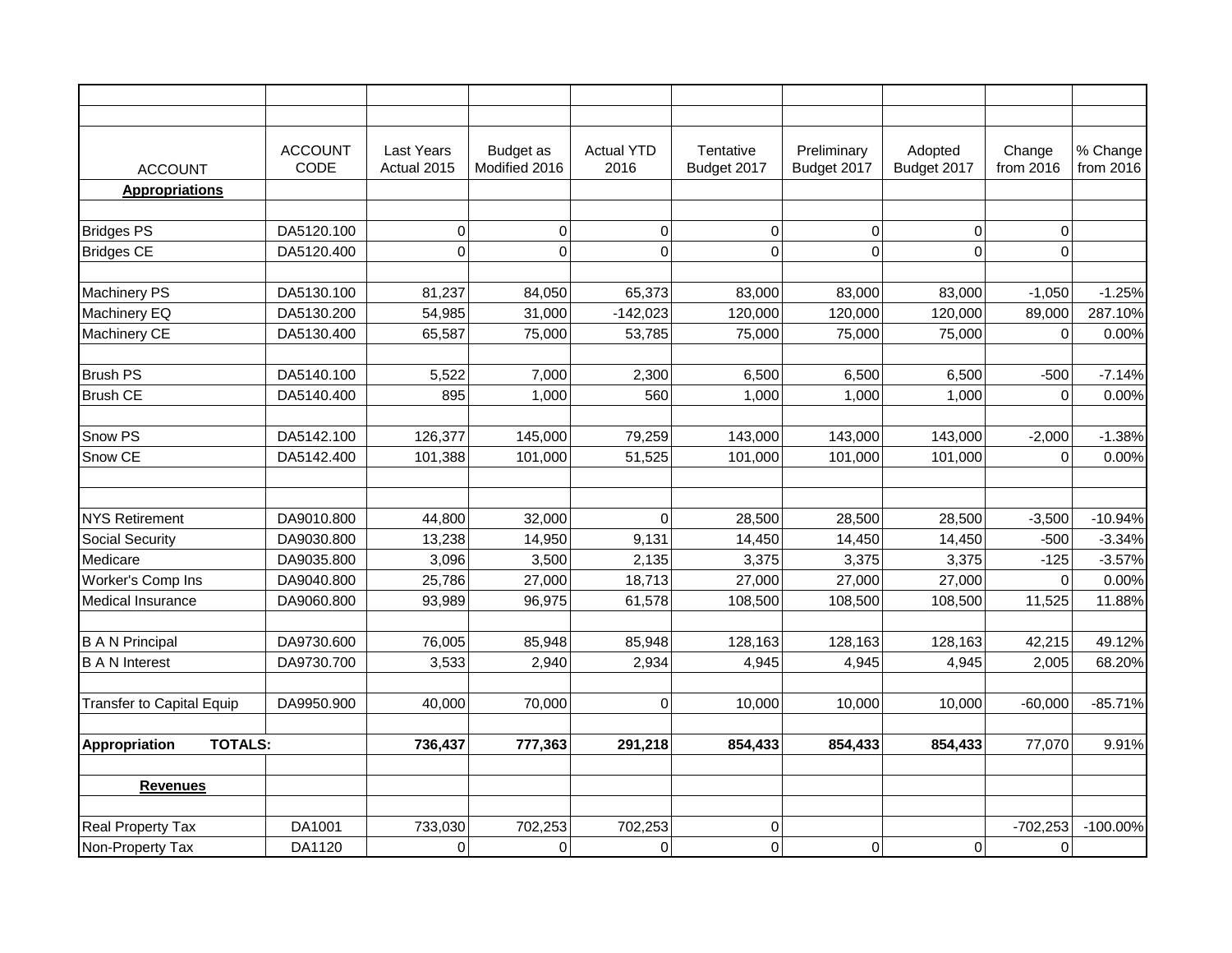| Service to Other Govt            | DA2300 | 9,328   | 9,010   | 4,733   | 9,010  | 9,010  | 9,010  |            | 0.00%     |
|----------------------------------|--------|---------|---------|---------|--------|--------|--------|------------|-----------|
| Interest & Earnings              | DA2401 | 71      | 100     | 69      | 100    | 100    | 100    |            | 0.00%     |
| Sale of Scrap & Excess           | DA2650 |         |         |         |        |        |        |            |           |
| Sale of Equipment                | DA2665 | 21.070  | 66,000  |         | 40,000 | 40,000 | 40,000 | $-26,000$  | $-39.39%$ |
| Unclassifed                      | DA2770 |         |         |         |        |        |        |            |           |
| Interfund Transfer               | DA5031 |         |         |         |        |        |        |            |           |
|                                  |        |         |         |         |        |        |        |            |           |
| <b>TOTALS:</b><br><b>Revenue</b> |        | 763,499 | 777,363 | 707,055 | 49,110 | 49,110 | 49,110 | $-728,253$ | $-93.68%$ |
|                                  |        |         |         |         |        |        |        |            |           |
|                                  |        |         |         |         |        |        |        |            |           |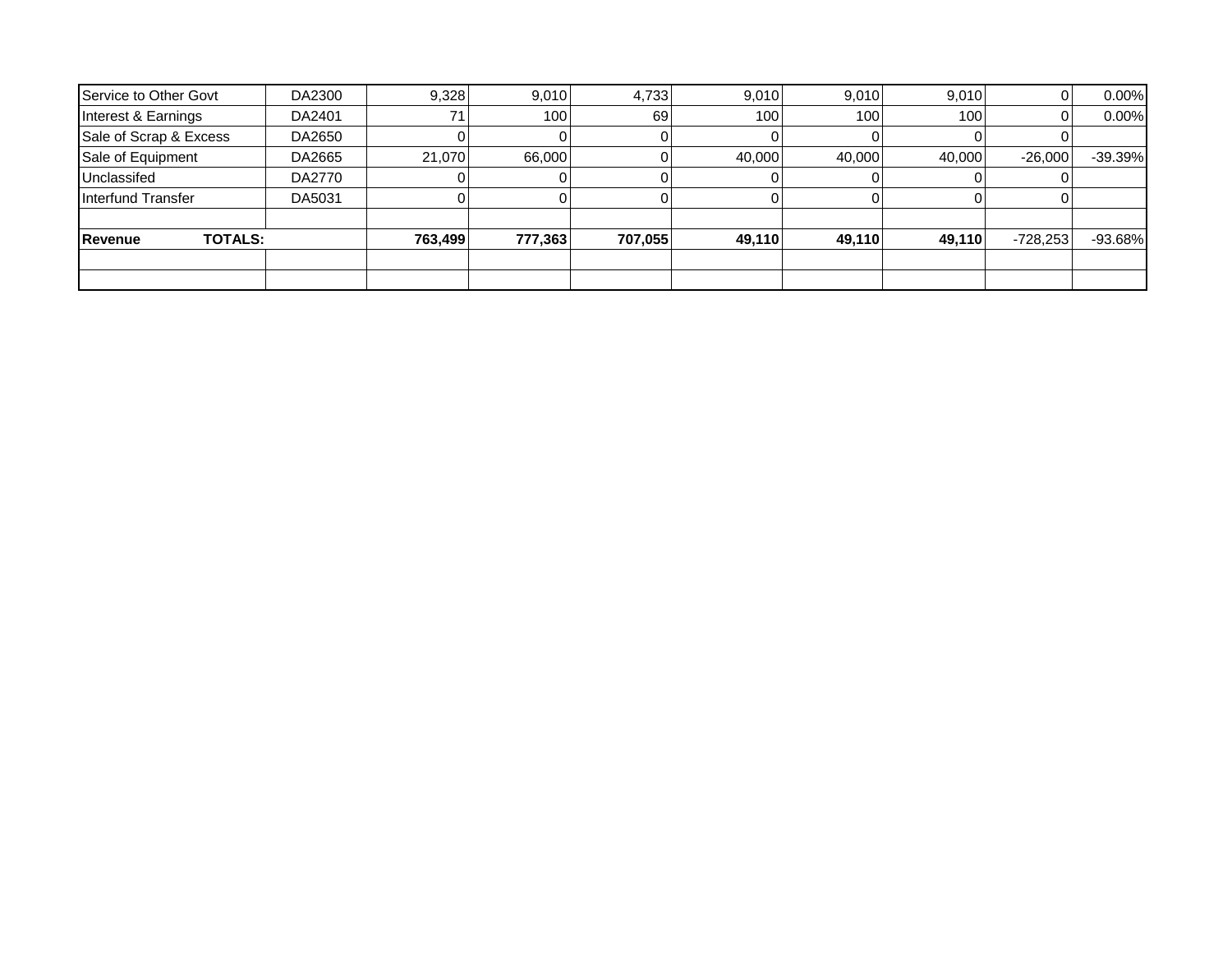| <b>ACCOUNT</b>                  | <b>ACCOUNT</b><br>CODE | <b>Last Years</b><br>Actual 2015 | Budget as<br>Modified 2016        | <b>Actual YTD</b><br>2016 | Tentative<br>Budget 2017 | Preliminary<br>Budget 2017 | Adopted<br>Budget 2017 | Change<br>from 2016 | % Change<br>from 2016 |
|---------------------------------|------------------------|----------------------------------|-----------------------------------|---------------------------|--------------------------|----------------------------|------------------------|---------------------|-----------------------|
| <b>Appropriations</b>           |                        |                                  |                                   |                           |                          |                            |                        |                     |                       |
|                                 |                        |                                  |                                   |                           |                          |                            |                        |                     |                       |
| <b>General Repairs PS</b>       | DB5110.100             | 177,558                          | 212,245                           | 134,440                   | 212,000                  | 212,000                    | 212,000                | $-245$              | $-0.12%$              |
| <b>General Repairs CE</b>       | DB5110.400             | 321,560                          | 295,000                           | 77,053                    | 310,000                  | 310,000                    | 310,000                | 15,000              | 5.08%                 |
| <b>CHIPS</b>                    | DB5112.200             | 178,304                          | 156,000                           | 125,800                   | 156,000                  | 156,000                    | 156,000                | $\Omega$            | 0.00%                 |
|                                 |                        |                                  |                                   |                           |                          |                            |                        |                     |                       |
| <b>NYS Retirement</b>           | DB9010.800             | 44,356                           | 32,000                            | $\Omega$                  | 28,500                   | 28,500                     | 28,500                 | $-3,500$            | $-10.94%$             |
| <b>Social Security</b>          | DB9030.800             | 8,926                            | 13,200                            | 8,356                     | 13,150                   | 13,150                     | 13,150                 | $-50$               | $-0.38%$              |
| Medicare                        | DB9035.800             | 2,073                            | 3,100                             | 1,954                     | 3,075                    | 3,075                      | 3,075                  | $-25$               | $-0.81%$              |
| Worker's Comp Ins               | DB9040.800             | 25,786                           | 27,000                            | 18,713                    | 27,000                   | 27,000                     | 27,000                 | $\Omega$            | 0.00%                 |
| <b>Disability Insurance</b>     | DB9055.800             | 237                              | 250                               | 237                       | 250                      | 250                        | 250                    | $\Omega$            | 0.00%                 |
| Medical Insurance               | DB9060.800             | 95,000                           | 96,975                            | 71,274                    | 108,500                  | 108,500                    | 108,500                | 11,525              | 11.88%                |
|                                 |                        |                                  |                                   |                           |                          |                            |                        |                     |                       |
| <b>TOTALS:</b><br>Appropriation |                        | 853,799                          | 835,770                           | 437,827                   | 858,475                  | 858,475                    | 858,475                | 22,705              | 2.72%                 |
|                                 |                        |                                  |                                   |                           |                          |                            |                        |                     |                       |
| <b>Revenues</b>                 |                        |                                  |                                   |                           |                          |                            |                        |                     |                       |
| <b>Real Property Tax</b>        | DB1001                 | 36,425                           | 55,085                            |                           |                          |                            |                        | $-55,085$           | $-100.00\%$           |
| Non-Property Tax                | DB1120                 | 625,325                          | 614,685                           |                           | 606,085                  | 618,010                    | 618,010                | 3,325               | 0.54%                 |
| Interest & Earnings             | DB2401                 | 17                               | $\mathbf 0$                       | 11                        | 20                       | 20                         | 20                     | 20                  |                       |
| Sales of Scrap/Excess           | DB2650                 | $\mathbf 0$                      | $\mathbf 0$                       | $\overline{0}$            | 0                        | $\mathbf 0$                | $\Omega$               | $\Omega$            |                       |
| <b>Unclassified Revenues</b>    | DB2770                 | $\Omega$                         | $\Omega$                          | $\mathbf 0$               | $\Omega$                 | $\Omega$                   | $\Omega$               | $\Omega$            |                       |
| CHIPS                           | DB3501                 | 178,651                          | 156,000                           | $\mathbf 0$               | 156,000                  | 156,000                    | 156,000                | $\Omega$            | 0.00%                 |
| <b>State Aide</b>               | DB3960                 | $\mathbf 0$                      | $\Omega$                          | $\mathbf 0$               | 0                        | $\mathbf 0$                | $\Omega$               | $\Omega$            | #DIV/0!               |
| Federal Disater Aide            | DB4960                 | $\Omega$                         | $\Omega$                          | $\Omega$                  | $\Omega$                 | $\Omega$                   | $\Omega$               | $\Omega$            | #DIV/0!               |
|                                 |                        |                                  |                                   |                           |                          |                            |                        |                     |                       |
| <b>TOTALS:</b><br>Revenue       |                        | 840,418                          | 825,770                           | 11                        | 762,105                  | 774,030                    | 774,030                | $-51,740$           | $-6.27%$              |
|                                 |                        |                                  |                                   |                           |                          |                            |                        |                     |                       |
|                                 |                        |                                  |                                   |                           |                          |                            |                        |                     |                       |
|                                 |                        |                                  |                                   |                           |                          |                            |                        |                     |                       |
|                                 |                        |                                  |                                   |                           |                          |                            |                        |                     |                       |
|                                 |                        |                                  |                                   |                           |                          |                            |                        |                     |                       |
| <b>ACCOUNT</b>                  | <b>ACCOUNT</b><br>CODE | Last Years<br>Actual 2015        | <b>Budget</b> as<br>Modified 2016 | <b>Actual YTD</b><br>2016 | Tentative<br>Budget 2017 | Preliminary<br>Budget 2017 | Adopted<br>Budget 2017 | Change<br>from 2016 | % Change<br>from 2016 |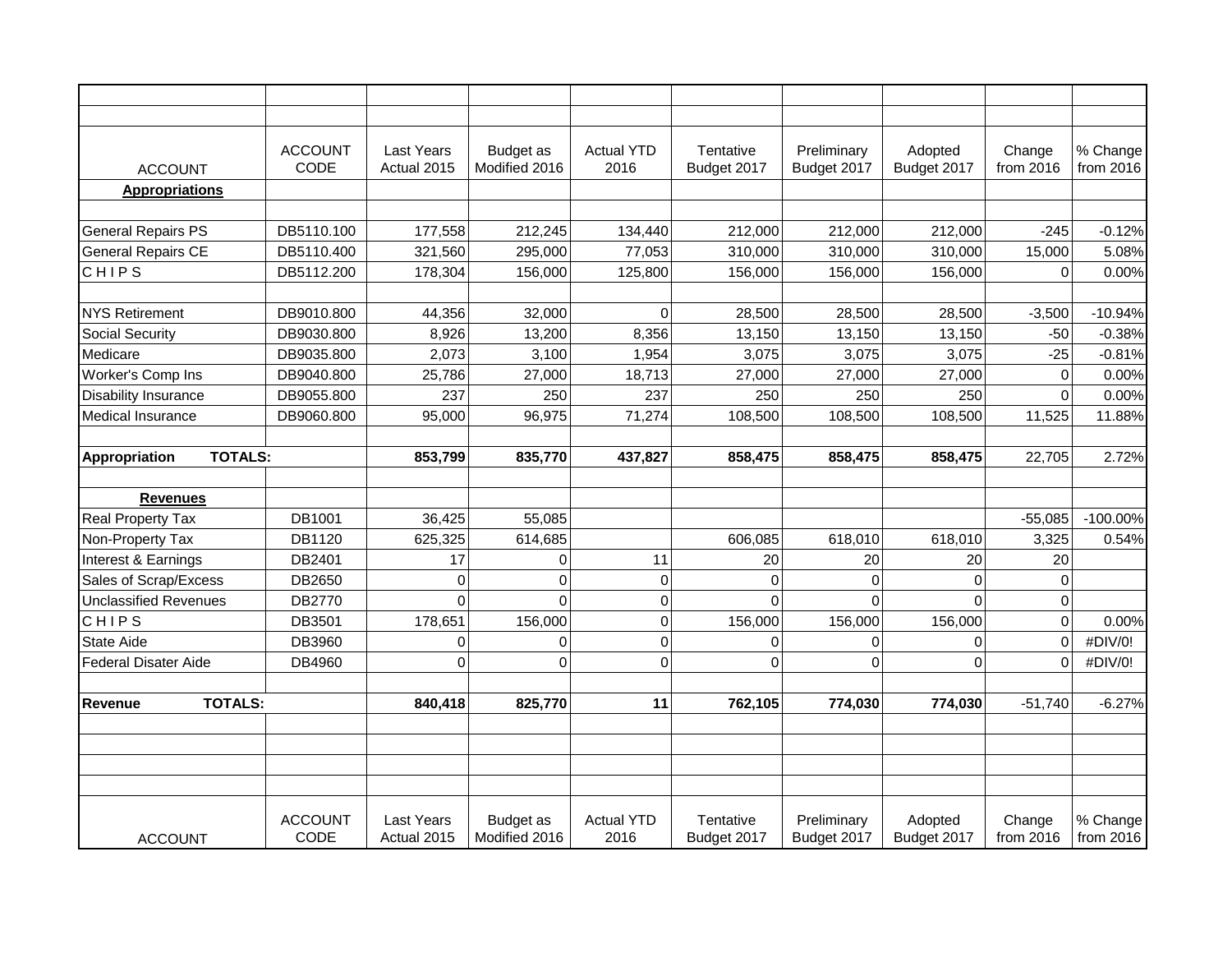| <b>Appropriations</b>     |                |       |       |       |          |       |       |          |             |
|---------------------------|----------------|-------|-------|-------|----------|-------|-------|----------|-------------|
|                           |                |       |       |       |          |       |       |          |             |
| <b>Street Lighting CE</b> | SL5182.400     | 3,410 | 3,500 | 1,602 | 3,500    | 3,500 | 3,500 |          | 0.00%       |
|                           |                |       |       |       |          |       |       |          |             |
| Appropriation             | <b>TOTALS:</b> | 3,410 | 3,500 | 1,602 | 3,500    | 3,500 | 3,500 |          | 0.00%       |
|                           |                |       |       |       |          |       |       |          |             |
| <b>Revenues</b>           |                |       |       |       |          |       |       |          |             |
|                           |                |       |       |       |          |       |       |          |             |
| <b>Real Property Tax</b>  | SL1001         | 3,500 | 2,700 | 2,700 |          |       |       | $-2,700$ | $-100.00\%$ |
| Interest & Earnings       | SL2401         |       |       | 0     | 0        | 0     |       |          |             |
| Revenue                   | <b>TOTALS:</b> | 3,502 | 2,700 | 2,700 | $\bf{0}$ | 0     |       | $-2,700$ | $-100.00\%$ |
|                           |                |       |       |       |          |       |       |          |             |
|                           |                |       |       |       |          |       |       |          |             |
|                           |                |       |       |       |          |       |       |          |             |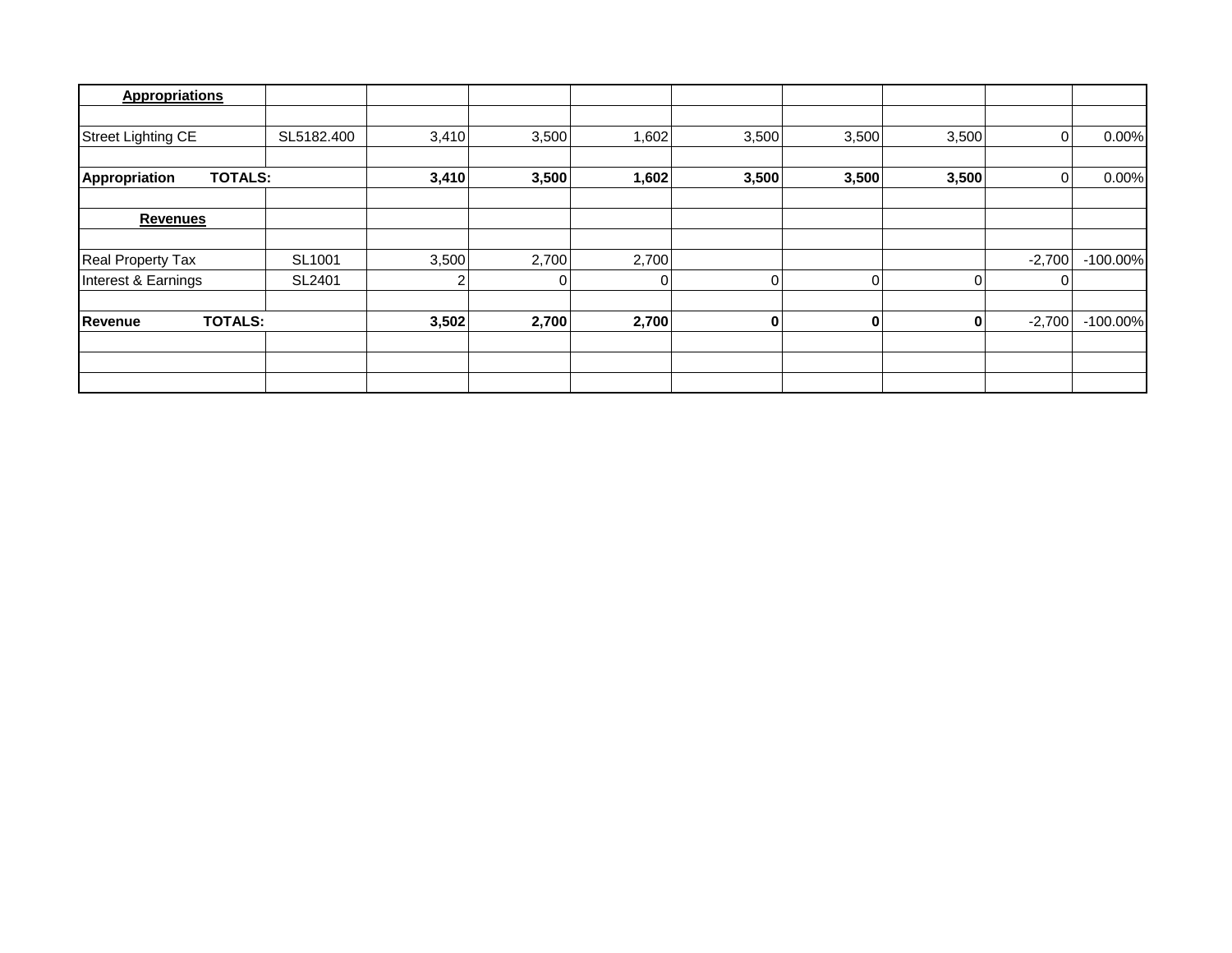| <b>ACCOUNT</b>                      | <b>ACCOUNT</b><br>CODE | <b>Last Years</b><br>Actual 2015 | Budget as<br>Modified 2016 | <b>Actual YTD</b><br>2016 | Tentative<br>Budget 2017 | Preliminary<br>Budget 2017 | Adopted<br>Budget 2017 | Change<br>from 2016 | % Change<br>from 2016 |
|-------------------------------------|------------------------|----------------------------------|----------------------------|---------------------------|--------------------------|----------------------------|------------------------|---------------------|-----------------------|
| <b>Appropriations</b>               |                        |                                  |                            |                           |                          |                            |                        |                     |                       |
|                                     |                        |                                  |                            |                           |                          |                            |                        |                     |                       |
| Sewer Superintendent PS             | SS8110.100             | 6,250                            | 6,375                      | 4,168                     | 6,475                    | 6,475                      | 6,475                  | 100                 | 1.57%                 |
| Sewer Clerk PS                      | SS8110.110             | 1,750                            | 2,122                      | 1,387                     | 2,155                    | 2,155                      | 2,155                  | 33                  | 1.56%                 |
| Deputy Sewer Clerk PS               | SS8110.120             | 2,080                            | 2,125                      | $\Omega$                  | 2,155                    | 2,155                      | 2,155                  | 30                  | 1.41%                 |
| <b>Sewer Maint PS</b>               | SS8110.130             | 2,898                            | 5,430                      | 968                       | 5,000                    | 5,000                      | 5,000                  | $-430$              | $-7.92%$              |
| Sewer EQ                            | SS8110.200             | 2,639                            | 21,000                     | $\Omega$                  | 20,000                   | 20,000                     | 20,000                 | $-1,000$            | $-4.76%$              |
| Sewer CE                            | SS8110.400             | 8,715                            | 10,000                     | 4,903                     | 10,000                   | 10,000                     | 10,000                 | $\Omega$            | 0.00%                 |
| <b>Sewer Treatment &amp; Dispsl</b> | SS8130.400             | 106,749                          | 145,000                    | 45,409                    | 145,000                  | 175,000                    | 175,000                | 30,000              | 20.69%                |
| <b>NYS Retirement</b>               | SS9010.800             | 2,000                            | 2,500                      | $\Omega$                  | 3,000                    | 3,000                      | 3,000                  | 500                 | 20.00%                |
| <b>Social Security</b>              | SS9030.800             | 837                              | 1,000                      | 404                       | 980                      | 980                        | 980                    | $-20$               | $-2.00%$              |
| Medicare                            | SS9035.800             | 196                              | 250                        | 95                        | 230                      | 230                        | 230                    | $-20$               | $-8.00%$              |
| Worker's Comp Ins                   | SS9040.800             | 1,362                            | 1,500                      | 1,007                     | 1,500                    | 1,500                      | 1,500                  | $\Omega$            | 0.00%                 |
| <b>Medical Ins</b>                  | SS9060.800             |                                  |                            |                           | 10,000                   | 10,000                     | 10,000                 | 10,000              |                       |
| Serial Bond Principal               | SS9710.600             | $\mathbf 0$                      | $\mathbf{0}$               | $\Omega$                  | $\Omega$                 | $\mathbf{0}$               | $\Omega$               | $\Omega$            |                       |
| Serial Bond Interest                | SS9710.700             | $\Omega$                         | $\Omega$                   | $\Omega$                  | $\overline{0}$           | $\overline{0}$             | $\Omega$               | $\Omega$            |                       |
| <b>BAN Principal</b>                | SS9730.600             | 1,400                            | 1,400                      | 1,400                     | 1,400                    | 1,400                      | 1,400                  | $\Omega$            | 0.00%                 |
| <b>BAN</b> Interest                 | SS9730.700             | 84                               | 50                         | 49                        | 35                       | 35                         | 35                     | $-15$               | $-30.00%$             |
|                                     |                        |                                  |                            |                           |                          |                            |                        |                     |                       |
| <b>TOTALS:</b><br>Appropriation     |                        | 136,960                          | 198,752                    | 59,791                    | 207,930                  | 237,930                    | 237,930                | 39,178              | 19.71%                |
|                                     |                        |                                  |                            |                           |                          |                            |                        |                     |                       |
| <b>Revenues</b>                     |                        |                                  |                            |                           |                          |                            |                        |                     |                       |
|                                     |                        |                                  |                            |                           |                          |                            |                        |                     |                       |
| <b>Real Property Tax</b>            | SS1001                 | $\Omega$                         | $\Omega$                   | $\Omega$                  | $\overline{0}$           | $\Omega$                   | $\Omega$               | $\Omega$            |                       |
| <b>Sewer Rents</b>                  | SS2120                 | 83,579                           | 122,352                    | 87,857                    | 131,730                  | 136,730                    | 136,730                | 14,378              | 11.75%                |
| Sewer Charges (SBU)                 | SS2122                 | 61,340                           | 75,000                     | $\Omega$                  | 75,000                   | 100,000                    | 100,000                | 25,000              | 33.33%                |
| Penalties & Interest                | SS2128                 | 825                              | 1,200                      | 606                       | 1,000                    | 1,000                      | 1,000                  | $-200$              | $-16.67%$             |
| Interest & Earnings                 | SS2401                 | 145                              | 200                        | 185                       | 200                      | 200                        | 200                    | $\Omega$            |                       |
| Refund of Prior Yr Exp              | SS2701                 | $\Omega$                         | $\Omega$                   | $\Omega$                  | $\Omega$                 | $\Omega$                   | $\Omega$               | $\Omega$            |                       |
|                                     |                        |                                  |                            |                           |                          |                            |                        |                     |                       |
| <b>TOTALS:</b><br>Revenue           |                        | 145,889                          | 198,752                    | 88,648                    | 207,930                  | 237,930                    | 237,930                | 39,178              | 19.71%                |
|                                     |                        |                                  |                            |                           |                          |                            |                        |                     |                       |
|                                     |                        |                                  |                            | <b>WATER FUND</b>         |                          |                            |                        |                     |                       |
|                                     |                        |                                  |                            |                           |                          |                            |                        |                     |                       |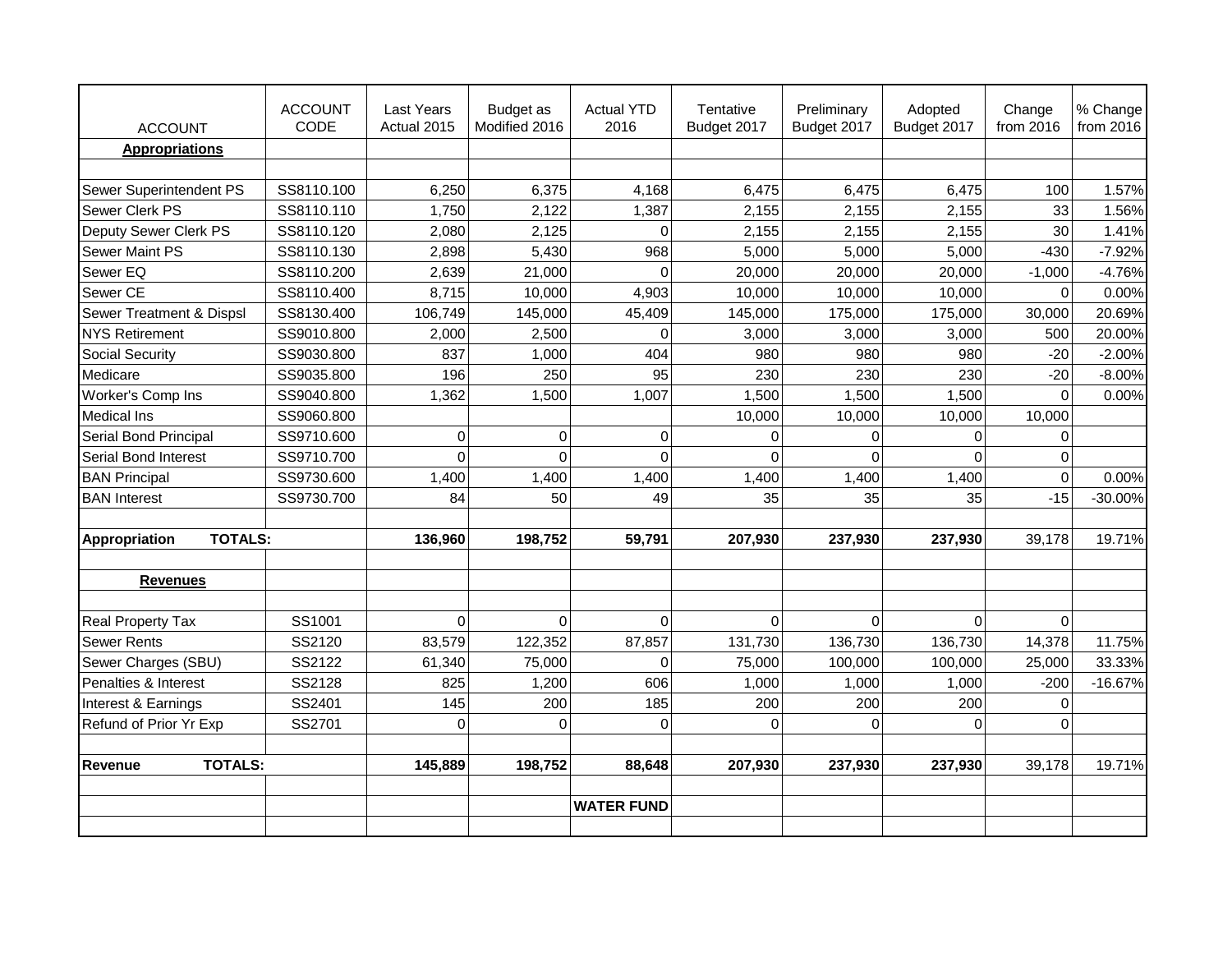| <b>ACCOUNT</b>                         | <b>ACCOUNT</b><br><b>CODE</b> | <b>Last Years</b><br>Actual 2015 | Budget as<br>Modified 2016 | <b>Actual YTD</b><br>2016 | Tentative<br>Budget 2017 | Preliminary<br>Budget 2017 | Adopted<br>Budget 2017 | Change<br>from 2016 | % Change<br>from 2016 |
|----------------------------------------|-------------------------------|----------------------------------|----------------------------|---------------------------|--------------------------|----------------------------|------------------------|---------------------|-----------------------|
| <b>Appropriations</b>                  |                               |                                  |                            |                           |                          |                            |                        |                     |                       |
|                                        |                               |                                  |                            |                           |                          |                            |                        |                     |                       |
| <b>Water Superintendent PS</b>         | SW8310.100                    | 6.250                            | 6,375                      | 4,168                     | 6.475                    | 6,475                      | 6.475                  | 100                 | 1.57%                 |
| <b>Water Clerk PS</b>                  | SW8310.110                    | 2,600                            | 3,193                      | 2,088                     | 3,240                    | 3,240                      | 3,240                  | 47                  | 1.47%                 |
| Depty Water Clerk PS                   | SW8310.120                    | 2,500                            | 2,500                      |                           | 2,535                    | 2,535                      | 2,535                  | 35                  | 1.40%                 |
| <b>Water Maintenance PS</b>            | SW8310.130                    | 15,571                           | 16,090                     | 16,640                    | 18,000                   | 18,000                     | 18,000                 | 1,910               | 11.87%                |
| <b>Water EQ</b>                        | SW8310.200                    | 5,081                            | 9,000                      |                           | 9,000                    | 9,000                      | 9,000                  | ∩                   | 0.00%                 |
| <b>Water CE</b>                        | SW8310.400                    | 6,537                            | 6,500                      | 4,832                     | 6,000                    | 6,000                      | 6,000                  | $-500$              | $-7.69%$              |
| Water CE (Water Billing)               | SW8310.410                    | 147,120                          | 160,000                    | 100,090                   | 150,000                  | 150,000                    | 150,000                | $-10,000$           | $-6.25%$              |
|                                        |                               |                                  |                            |                           |                          |                            |                        |                     |                       |
| <b>NYS Retirement</b>                  | SW9010.800                    | 6.000                            | 5,500                      | O                         | 5,700                    | 5,700                      | 5.700                  | 200                 | 3.64%                 |
| Social Security                        | SW9030.800                    | 1.721                            | 1,750                      | 1,419                     | 1,880                    | 1,880                      | 1,880                  | 130                 | 7.43%                 |
| Medicare                               | SW9035,800                    | 402                              | 420                        | 332                       | 440                      | 440                        | 440                    | 20                  | 4.76%                 |
| Worker's Comp Ins                      | SW9040.800                    | 2,301                            | 2,500                      | l,455                     | 2,500                    | 2,500                      | 2,500                  | $\Omega$            | 0.00%                 |
| <b>Medical Insurance</b>               | SW9060.800                    | 18,000                           | 18,000                     | 13,500                    | 20,000                   | 20,000                     | 20,000                 | 2,000               | 11.11%                |
|                                        |                               |                                  |                            |                           |                          |                            |                        |                     |                       |
| Serial Bond Principal                  | SW9710.600                    | 35,000                           | 35,000                     | 35,000                    | $\Omega$                 | $\mathbf{0}$               | 0                      | $-35,000$           | $-100.00\%$           |
| <b>Serial Bond Interest</b>            | SW9710.700                    | 3,395                            | 1,700                      | 1,698                     | $\Omega$                 | $\Omega$                   |                        | $-1,700$            | $-100.00\%$           |
| <b>BAN Principal</b>                   | SW9730.600                    | 42,200                           | 8,200                      | 8,200                     | 8,200                    | 8,200                      | 8,200                  | 0                   | 0.00%                 |
| <b>BAN</b> Interest                    | SW9730.700                    | 2,244                            | 1,175                      | 1,169                     | 1,245                    | 1,245                      | 1,245                  | 70                  | 5.96%                 |
|                                        |                               |                                  |                            |                           |                          |                            |                        |                     |                       |
| <b>TOTALS:</b><br><b>Appropriation</b> |                               | 296,921                          | 277,903                    | 190,592                   | 235,215                  | 235,215                    | 235,215                | $-42,688$           | $-15.36\%$            |
|                                        |                               |                                  |                            |                           |                          |                            |                        |                     |                       |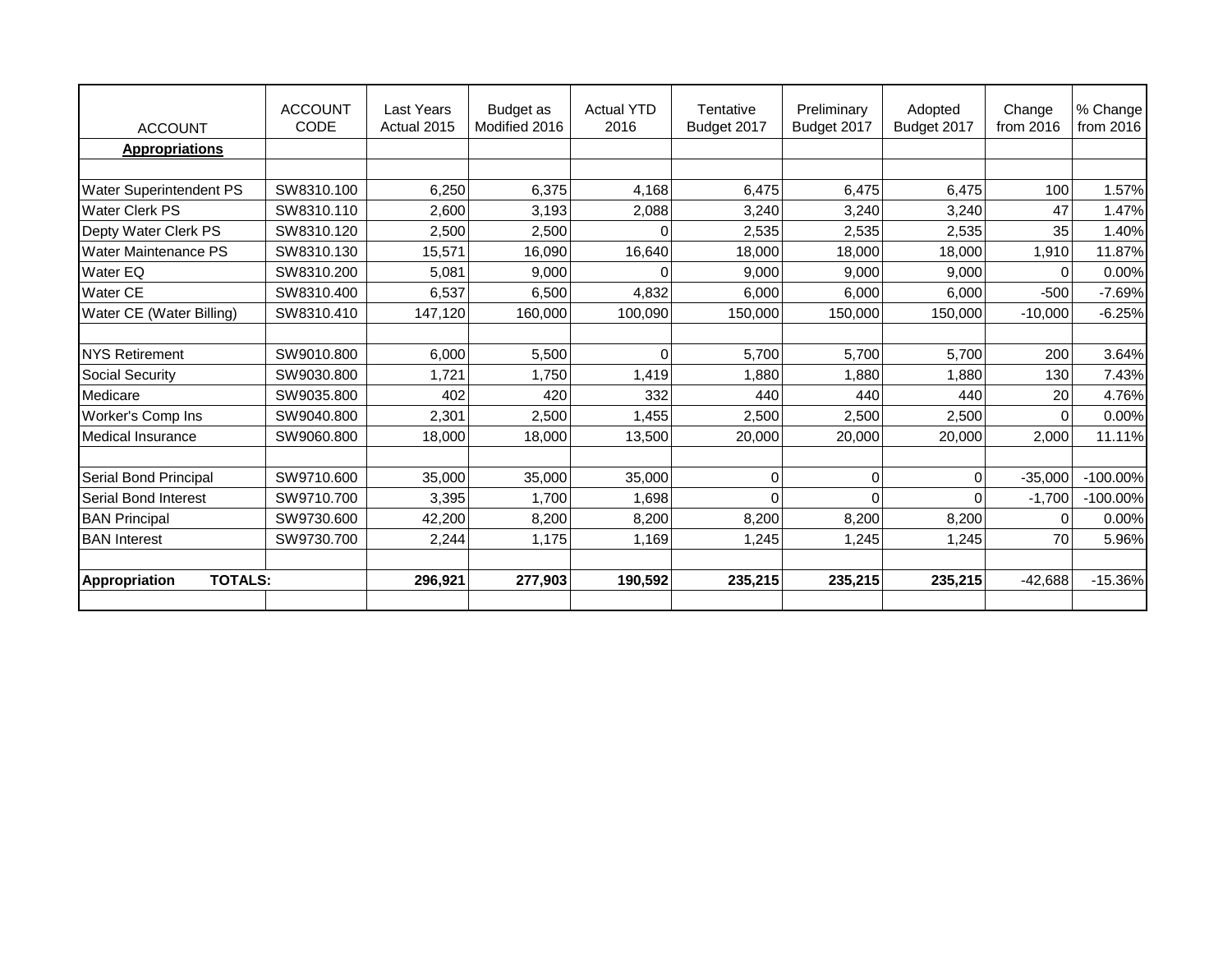| Revenues                        |        |         |            |            |         |         |         |           |             |
|---------------------------------|--------|---------|------------|------------|---------|---------|---------|-----------|-------------|
|                                 |        |         |            |            |         |         |         |           |             |
| <b>Real Property Tax</b>        | SW1001 | 49,975  | 46,069.25  | 46,069.25  |         |         |         | $-46,069$ | $-100.00\%$ |
| Metered Water Sales             | SW2140 | 153,491 | 229,683.75 | 186,271.30 | 224,720 | 224,720 | 224.720 | $-4.964$  | $-2.16%$    |
| Unmetered Water Sales           | SW2142 |         | 0.001      |            |         |         |         |           |             |
| <b>Penalties &amp; Interest</b> | SW2148 | 823     | 2,000.00   | 719.15     | 1,000   | 1,000   | 1,000   | $-1,000$  | $-50.00\%$  |
| Interest & Earnings             | SW2401 | 67      | 150.00     | 11.66      | 50      | 50      | 50      | $-100$    | $-66.67\%$  |
| Interfund Transfer              | SW5031 |         | 0.001      |            |         |         |         |           |             |
|                                 |        |         |            |            |         |         |         |           |             |
| <b>TOTALS:</b><br>Revenue       |        | 204,356 | 277,903.00 | 233,071.36 | 225,770 | 225,770 | 225,770 | $-52,133$ | $-18.76\%$  |
|                                 |        |         |            |            |         |         |         |           |             |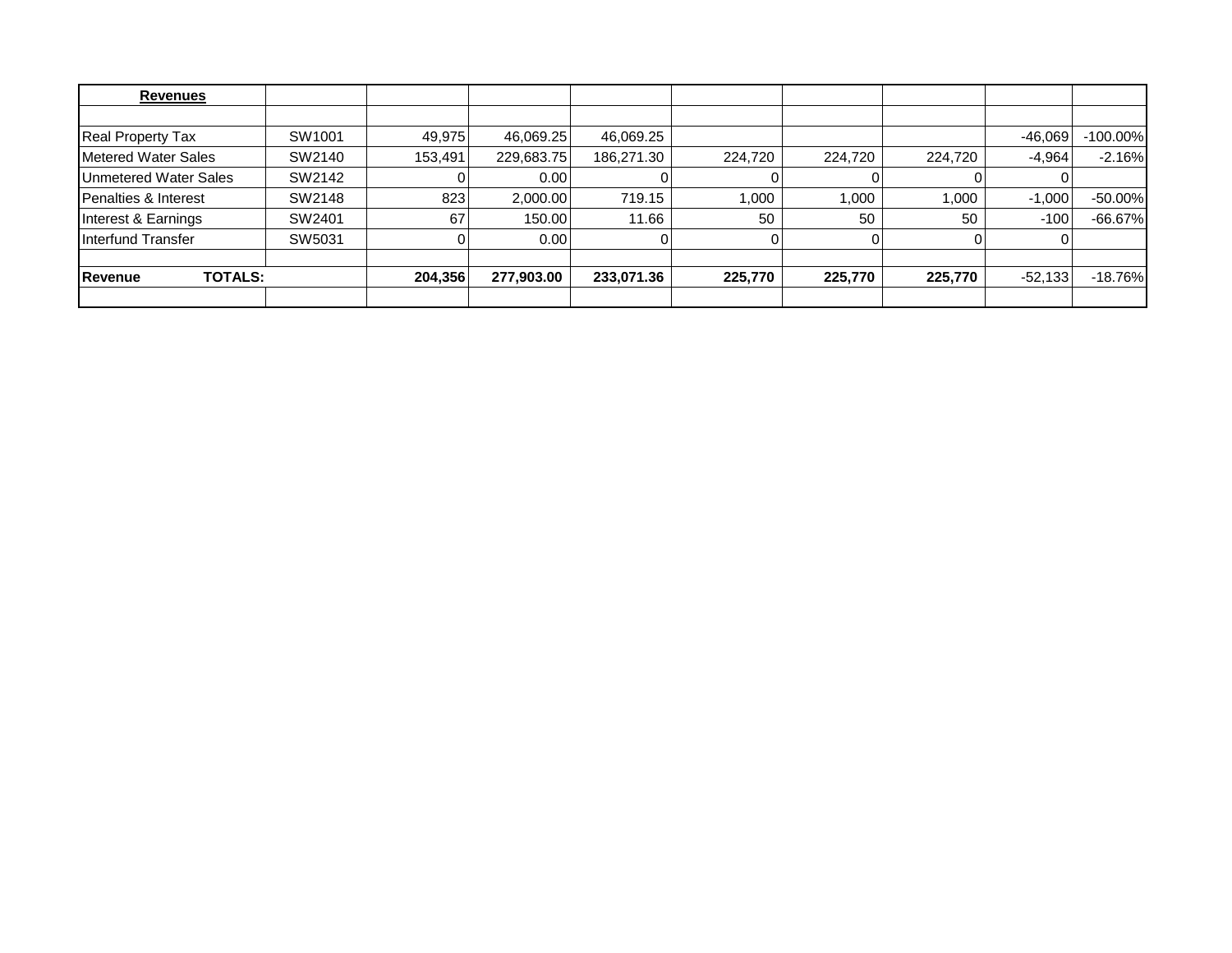|                                 |                        |                                  |                            | <b>SUMMARY OF ALL FUNDS</b> |                          |                            |                        |                     |                       |
|---------------------------------|------------------------|----------------------------------|----------------------------|-----------------------------|--------------------------|----------------------------|------------------------|---------------------|-----------------------|
|                                 |                        |                                  |                            |                             |                          |                            |                        |                     |                       |
| <b>ACCOUNT</b>                  | <b>ACCOUNT</b><br>CODE | <b>Last Years</b><br>Actual 2015 | Budget as<br>Modified 2016 | <b>Actual YTD</b><br>2016   | Tentative<br>Budget 2017 | Preliminary<br>Budget 2017 | Adopted<br>Budget 2017 | Change<br>from 2016 | % Change<br>from 2016 |
| <b>Appropriations</b>           |                        |                                  |                            |                             |                          |                            |                        |                     |                       |
| General A                       | A                      | 1,005,560                        | 1,240,242                  | 701,471                     | 1,195,026                | 1,196,026                  | 1,196,026              | $-44,216$           | $-3.57%$              |
| <b>General B</b>                | B                      | 184,385                          | 199,355                    | 108,284                     | 192,215                  | 192,290                    | 192,290                | $-7,065$            | $-3.54%$              |
| <b>Highway DA</b>               | DA                     | 736,437                          | 777,363                    | 291,218                     | 854,433                  | 854,433                    | 854,433                | 77,070              | 9.91%                 |
| <b>Highway DB</b>               | DB                     | 853,799                          | 835,770                    | 437,827                     | 858,475                  | 858,475                    | 858,475                | 22,705              | 2.72%                 |
| Light                           | <b>SL</b>              | 3,410                            | 3,500                      | 1,602                       | 3,500                    | 3,500                      | 3,500                  | $\Omega$            | 0.00%                 |
| Sewer                           | SS                     | 136,960                          | 198,752                    | 59,791                      | 207,930                  | 237,930                    | 237,930                | 39,178              | 19.71%                |
| Water                           | SW                     | 296,921                          | 277,903                    | 190,592                     | 235,215                  | 235,215                    | 235,215                | $-42,688$           | $-15.36%$             |
| <b>TOTALS:</b><br>Appropriation |                        | 3,217,472                        | 3,532,885                  | 1,790,785                   | 3,546,794                | 3,577,869                  | 3,577,869              | 44.984              | 1.27%                 |
| <b>Revenues</b>                 |                        |                                  |                            |                             |                          |                            |                        |                     |                       |
| General A                       | Α                      | 1,018,338                        | 1,060,242                  | 877,916                     | 345,817                  | 355,167                    | 355,167                | $-705,075$          | $-66.50%$             |
| <b>General B</b>                | B                      | 207,167                          | 199,355                    | 79,502                      | 179,215                  | 167,290                    | 167,290                | $-32,065$           | $-16.08%$             |
| <b>Highway DA</b>               | DA                     | 763,499                          | 777,363                    | 707,055                     | 49,110                   | 49,110                     | 49,110                 | $-728,253$          | -93.68%               |
| Highway DB                      | DB                     | 840,418                          | 825,770                    | 11                          | 762,105                  | 774,030                    | 774,030                | $-51,740$           | $-6.27%$              |
| Light                           | <b>SL</b>              | 3,502                            | 2,700                      | 2,700                       | $\Omega$                 | $\Omega$                   | $\Omega$               | $-2,700$            | $-100.00%$            |
| Sewer                           | SS                     | 145,889                          | 198,752                    | 88,648                      | 207,930                  | 237,930                    | 237,930                | 39,178              | 19.71%                |
|                                 | <b>SW</b>              | 204,356                          | 277,903                    | 233,071                     | 225,770                  | 225,770                    | 225,770                | $-52,133$           | $-18.76%$             |
| Water                           |                        |                                  |                            |                             |                          |                            |                        |                     |                       |